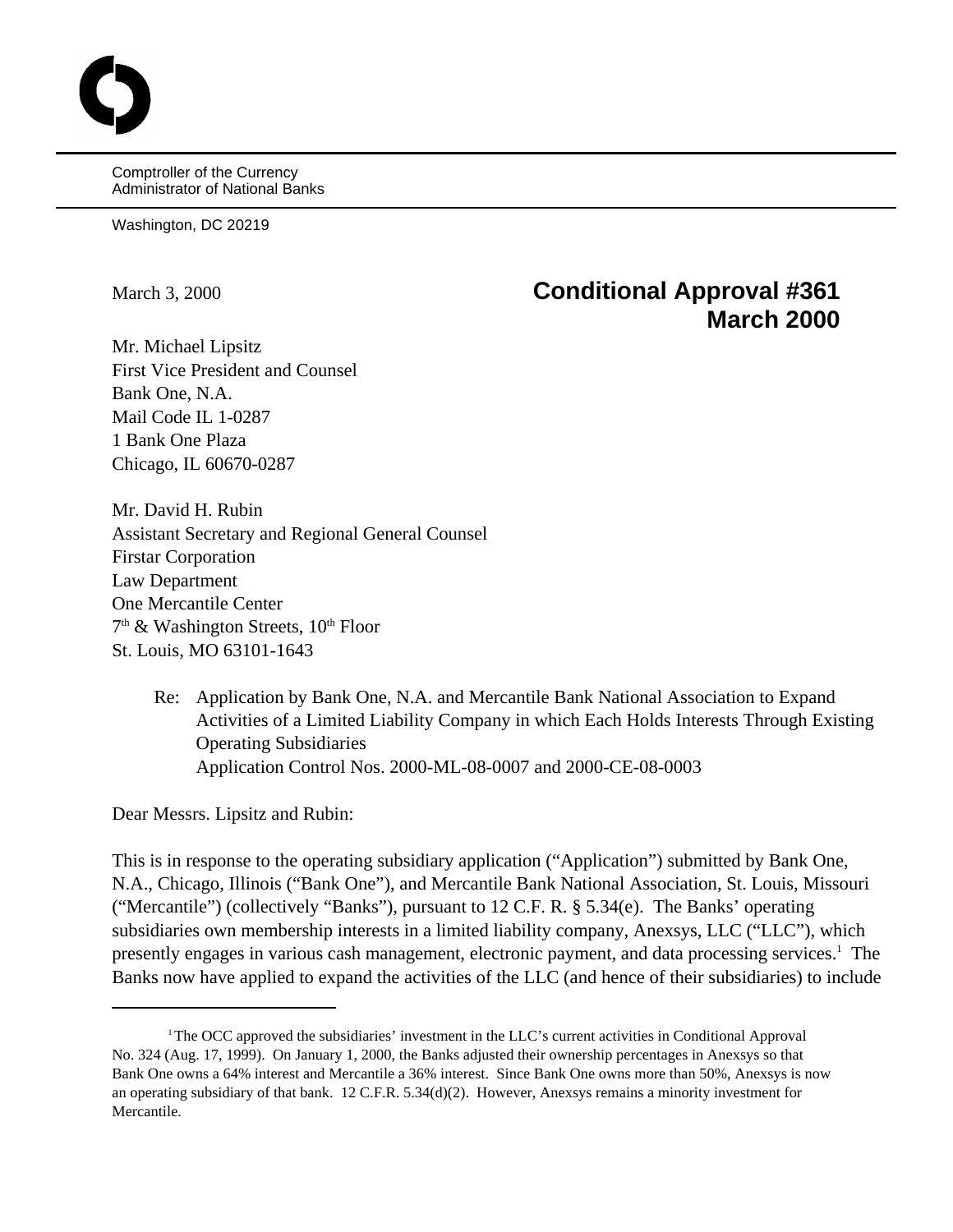certain electronic finder, custodian, record keeping and financial agent services. For the reasons discussed below, the Application is approved, subject to the conditions set forth herein.

# *A. Background*

The LLC seeks to expand the range of services that it can provide to governmental entities to include certain specified services that involve acting as finder, custodian, record keeper, or financial agent for governmental agencies. The LLC also proposes to provide other services that are incidental to these activities or that utilize excess capacity acquired in good faith. The services, described in detail below, are entitled: "SEEK", "eNTRI", "CyberTitle", and Department of Health and Human Services Sporadic Phone Answering Services ("HHS Phone Services").

*1. SEEK*

Pursuant to the Personal Responsibility and Work Opportunity Reconciliation Act of 1996, Pub. L. No. 104-193, 110 Stat. 2105 ("PRWORA"), all states must develop and operate financial data match programs in cooperation with financial institutions to help locate assets that could be used to pay child support obligations. To meet this need, the LLC developed and is marketing SEEK, a financial and banking data match program that enables states to comply with the PRWORA. More specifically, the LLC will help manage the exchange of data between states and financial institutions and will process the data so as to match data on delinquent noncustodial parents to the asset accounts at financial institutions. Under the SEEK program, the LLC will also act as a clearinghouse for the financial data match of information among states and financial institutions. To that end, it will maintain a central case registry for participating states, control distribution of the registry to participating financial institutions, receive and consolidate matched account lists for financial institutions, and measure and report financial institution compliance. To support this activity, the LLC will also provide certain administrative support such as coordinating agreements between the participating state and financial institutions doing business with that state, and providing technical support for states and financial institutions to handle program information, status inquiries, and other customer service issues.<sup>2</sup>

*2. eNTRI*

eNTRI is an Internet-based electronic service that provides a catalog of government services available to the public. The LLC proposes to market this package of services ("eNTRI Services") to state and federal government agencies; it includes developing a web site for the government agency that will allow the public, consumers, and other agencies to access and purchase services, information and forms, and products from that agency. As part of the eNTRI Services, the LLC may also host the web site, on its servers, for the government agency, or alternatively the agency may host the web site on its own

 $2$  The LLC also offers a version of SEEK known as "SEEK+", which would enable a group of states, and financial institutions located therein, to contribute and have access to a consolidated child support enforcement case registry. The LLC would manage the consolidated registry and the exchange of related data files.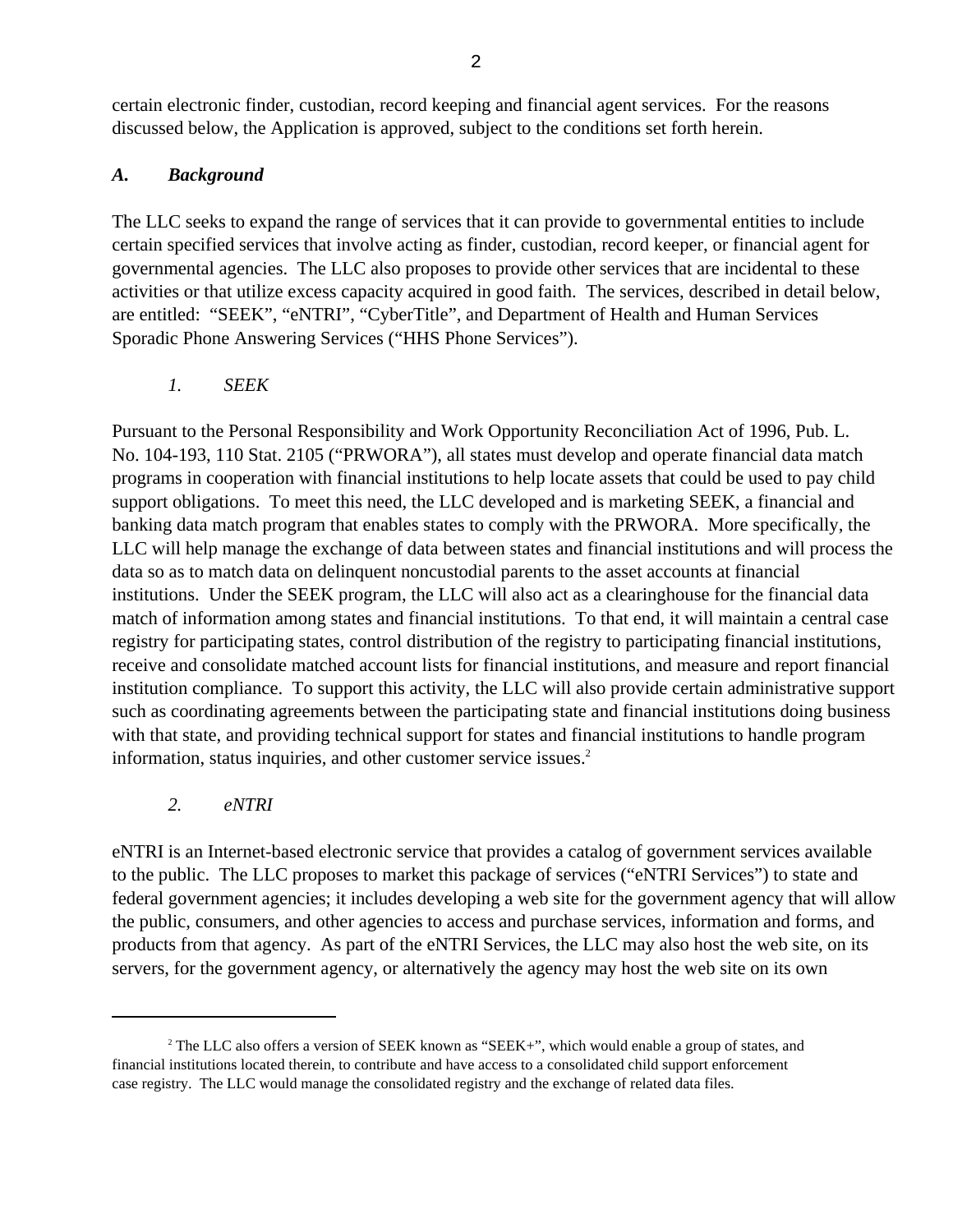servers. The eNTRI Services also include the electronic storage and retrieval of the data set for the agency's web site, payment processing, and reporting.

## *3. CyberTitle*

CyberTitle is another electronic service offered by the LLC to state governments. Using this service, states can process motor vehicle title applications and related payments, including sales tax payments, via the Internet. The CyberTitle service comprises data processing, information reporting, payments processing, and funds transfers activities. Specifically, CyberTitle facilitates the gathering, processing, transmitting, and analyzing of information relating to motor vehicle sales and related taxes and fees to support collection of government revenues. States using the CyberTitle service allow the input of title application data into the system via the Internet. The system transmits the filings to the Department of Motor Vehicles and the Department of Revenue for the relevant state. The service generates ACH debit transactions to move the sales tax and title fees from the consumer's bank account to the state's bank accounts. CyberTitle can also support credit or debit card transactions.

# *4. HHS Sporadic Call Answering*

The LLC provides various cash management and data processing services to Bank One and Mercantile in connection with Bank One's appointment by the United States Department of the Treasury as the Treasury's financial agency for the electronic federal tax payment system ("EFTPS").<sup>3</sup> In connection with its EFTPS services, the LLC operates a call-answering center. To meet its EFTPS obligations, the LLC must maintain equipment and staffing capabilities to handle specified maximum EFTPS call and transaction volumes.<sup>4</sup> While the maximum call and transaction volumes occur only at certain times of the year, the nature and characteristics of the necessary equipment requires the LLC to maintain the maximum capacity at all times.

In February 1999, the Department of Health and Human Services, Office of the Inspector General ("HHS"), awarded the LLC a contract to provide periodic back-up call answering services for the HHS Hotline when call volume exceeds the HHS Hotline's ability to meet its response standards. In responding to the request for proposal, the LLC stated that it anticipated an overflow of no more than 400 calls per hour during peak times from the HHS Hotline, or approximately five percent of its call capacity.

## *B. Analysis*

A national bank may engage in activities that are part of or incidental to the business of banking by means of an operating subsidiary. 12 C.F.R. § 5.34. For the reasons discussed in the first section

*See* Conditional Approval No. 324, *supra*. 3

<sup>&</sup>lt;sup>4</sup> The LLC's call center currently has capacity to handle approximately 8,000 calls per hour.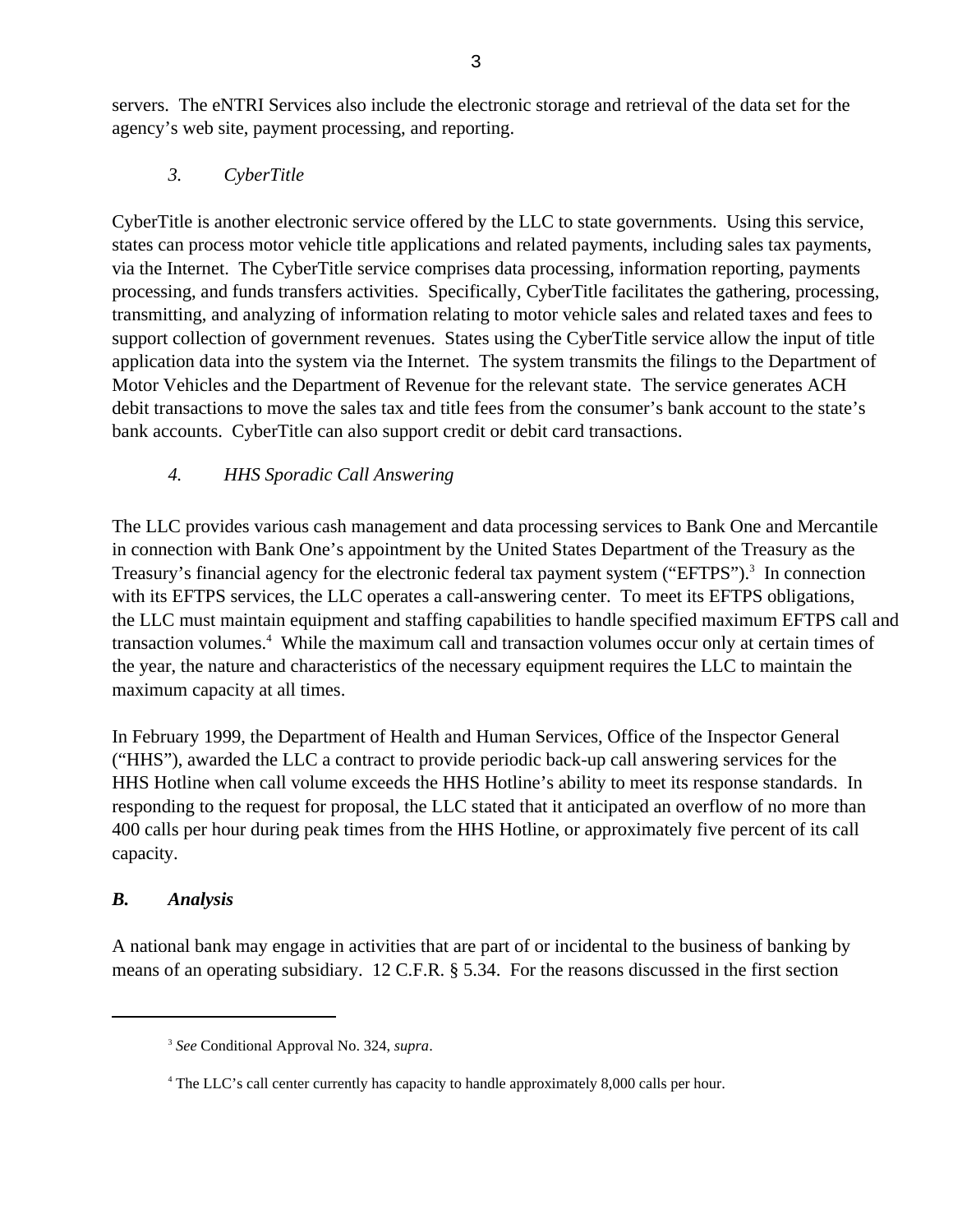below, the LLC's proposed activities are permissible for a national bank and, hence, for an operating subsidiary.

With respect to Mercantile's minority interest in the LLC, the OCC has in a variety of circumstances concluded that it is lawful for a national bank to hold a non-controlling investment in an entity or enterprise, such as a limited liability company, provided four criteria or standards are met.<sup>5</sup> These standards, which have been distilled from our previous decisions in the area of permissible minority investments for national banks and their subsidiaries, are:

(1) *The activities of the enterprise in which the investment is made must be limited to activities that are part of, or incidental to, the business of banking.* 

 (2) *The bank must be able to prevent the enterprise from engaging in activities that do not meet the foregoing standard, or be able to withdraw its investment.* 

(3) *The bank's loss exposure must be limited, as a legal and accounting matter, and the bank must not have open-ended liability for the obligations of the enterprise.* 

(4) *The investment must be convenient or useful to the bank in carrying out its business and not a mere passive investment unrelated to that bank's banking business.* 

We conclude, as discussed below, that Banks' proposed reorganization of membership interests in the LLC satisfies these four criteria.<sup>6</sup>

*1. The activities of the enterprise in which the investment is made must be limited to activities that are part of, or incidental to, the business of banking*

OCC precedents on non-controlling ownership have recognized that the enterprise in which a national bank takes an equity interest must confine its activities to those that are part of, or incidental to, the business of banking. For the reasons below, each of the proposed activities meet this requirement.

*a. SEEK*

*See e.g.*, Interpretive Letter No. 855, *reprinted in* [1998-1999 Transfer Binder] Fed. Banking L. Rep. (CCH) ¶ <sup>5</sup> 81-312 (Mar. 1, 1999).

<sup>&</sup>lt;sup>6</sup> The OCC will address the four-part test in this letter because Mercantile will continue to hold a minority interest. However, the Bank One investment is subject to the conventional operating subsidiary requirements under 12 C.F.R. 5.34. Because of this, some of the conditions imposed at the end of this letter will apply only to Mercantile and not to Bank One.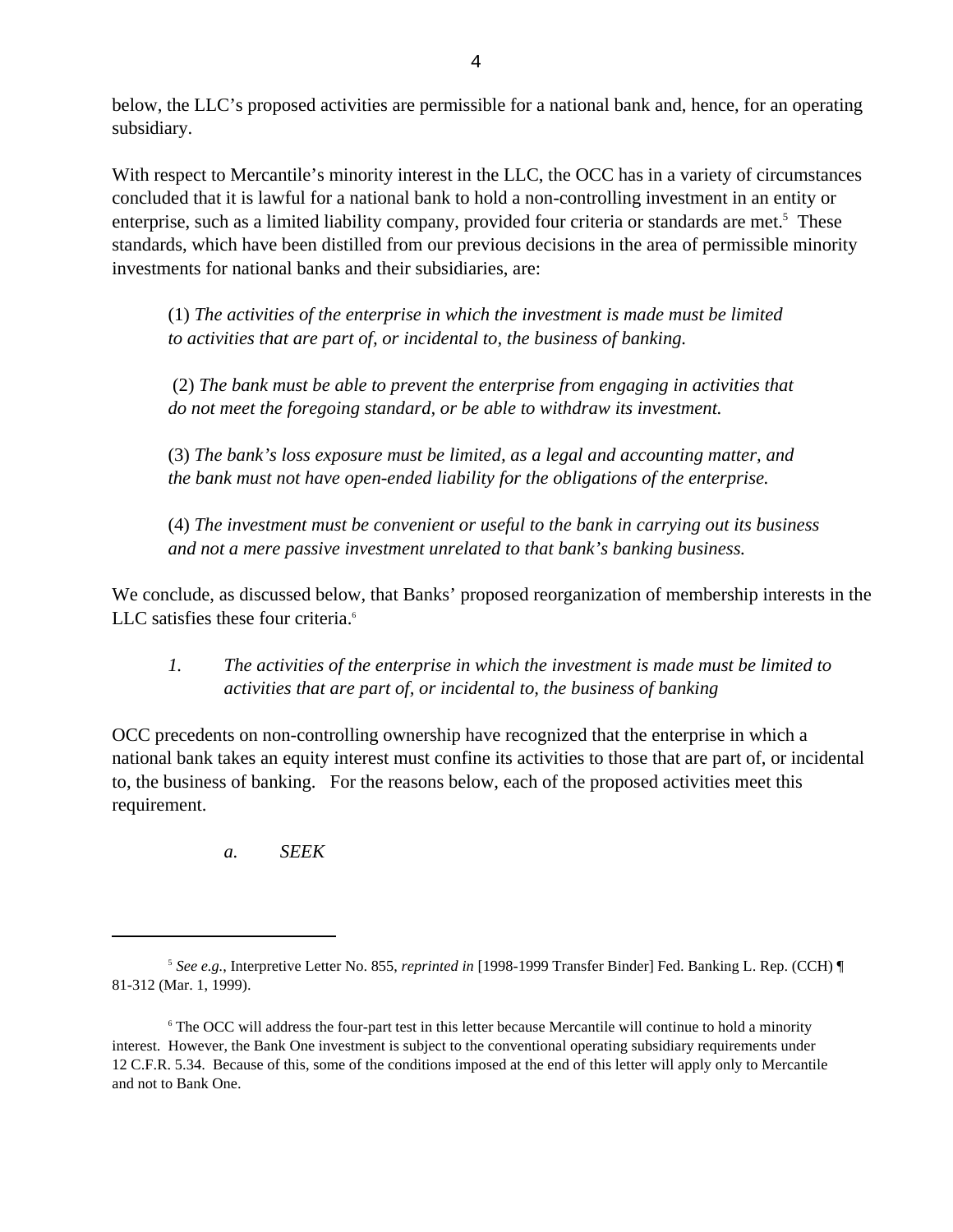The core activity in the SEEK service is to correlate data on bank accounts to data on delinquent noncustodial parents. This type of data processing is part of the business of banking. National banks have long been permitted to collect, transcribe, process, analyze, and store "banking, financial or related economic data" for their customers as part of the business of banking. This is reflected in OCC interpretive rulings<sup>7</sup> and interpretive letters.<sup>8</sup>

The core data in the SEEK service, relating to financial institution accounts, is clearly "banking, financial or related economic data," as is the derivative or resultant data (the account matches for nonsupporting parents).<sup>9</sup> Thus, it is permissible for the bank to generate reports and provide other data

<sup>8</sup> See Conditional Approval No. 339 (Nov. 16, 1999) (data processing relating to digital certificates); Interpretive Letter No. 516, *reprinted in* [1990-1991 Transfer Binder] Fed. Banking L. Rep. (CCH) ¶ 83,220 (July 12, 1990) (information concerning financial instruments, financial markets, economic information and news and related equipment and software allowing analysis of the information). *See also* Letter from John Shockey (Dec. 17, 1975) (unpublished) (economic analysis and forecasts, including data on stock and bond prices); Letter from Gail Pohn (Nov. 19, 1975) (unpublished) (processing claims accounts, billings, and financial reports for banks, retailers, insurance agents and doctors); Interpretive Letter No. 346, *reprinted in* [1985-1987 Transfer Binder] Fed. Banking L. Rep. (CCH) ¶ 85,516 (July 31, 1985) (providing electronic information and transaction services in connection with commodities trading); Unpublished letter from William Glidden (dated Feb. 16, 1988) (development and operation of data processing system linking health care providers, insurers, patients, and their banks). The "business of banking" also includes providing electronic information and transaction services relating to investments in financial instruments. Interpretive Letter No. 346, *supra* (commodities trading) and Interpretive Letter No. 516, *supra* (securities trading).

<sup>9</sup> Interpretive Letter No. 854, *reprinted in* [1998-1999 Transfer Binder] Fed. Banking L. Rep. (CCH) ¶ 81-311 (Feb. 25, 1999) (national bank can maintain a check verification service involving the maintenance of a database with the status of 80 million checking accounts). *See also* Conditional Approval No. 287 (Sept. 4, 1998) and Letter from John Shockey (June 7, 1976) (unpublished). The proposed activity also requires LLC to process information that arguably is not "banking, financial, or economic related," *i.e.,* list of non-support cases. However, even assuming arguendo that this is not "eligible" information, its processing is permissible as "banking, financial, or related economic data processing" because the processing is done to compile a derivative product that is clearly "banking information" – a list of banking accounts associated with non-support cases. In other words, the processing seeks banking, financial or economic correlations or relationships within the non-banking data. This is part of the business of banking. The nature of the entry data being processed is not solely determinative of permissibly; the resultant product must also be considered. In that sense, this "correlation or distillation" processing activity that involves some "non-banking" data is different from the incidental processing of non-banking data discussed in the paragraph immediately below. *Cf.* Interpretive Letter No. 345, *reprinted in* [1986-1987 Transfer Binder] Fed. Banking L. Rep. (CCH) ¶ 77,799 (July 9, 1986) (suggesting that one should distinguish incidental non-banking products from other

 $\frac{7}{10}$  The OCC stated this in a prior version of its Interpretive Ruling on electronic banking activities. Specifically, the language of former 12 C.F.R. 7.3500 provided that "as part of its banking business and incidental thereto, a national bank may collect, transcribe, process, analyze, and store, for itself and others, banking, financial, or related economic data." 39 Fed. Reg. 14192, 14195 (April 22, 1974). Later, this language was deleted from former 7.3500 because OCC was concerned that the specific examples of permissible activities in the ruling such as the marketing of excess time, by-products, and the processing of "banking, financial or related economic data" had led to confusion and misinterpretation. 47 Fed. Reg. at 46526, 46529 (Oct. 19, 1982). However, the preamble to the proposed simplifying rule stated that "the Office wishes to make clear that it does not intend to indicate any change in its position regarding the permissibility of data processing services." *Id.* This same point was reiterated in the preamble to the final rule and in subsequent OCC letters. *See* 49 Fed Reg. 11157, 11158 (March 26, 1984); Conditional Approval No. 221 (Dec. 4, 1996); and Interpretive Letter No. 677, *reprinted in* [1994-1995 Transfer Binder] Fed. Banking L. Rep. (CCH) ¶ 83,625 (June 28, 1995).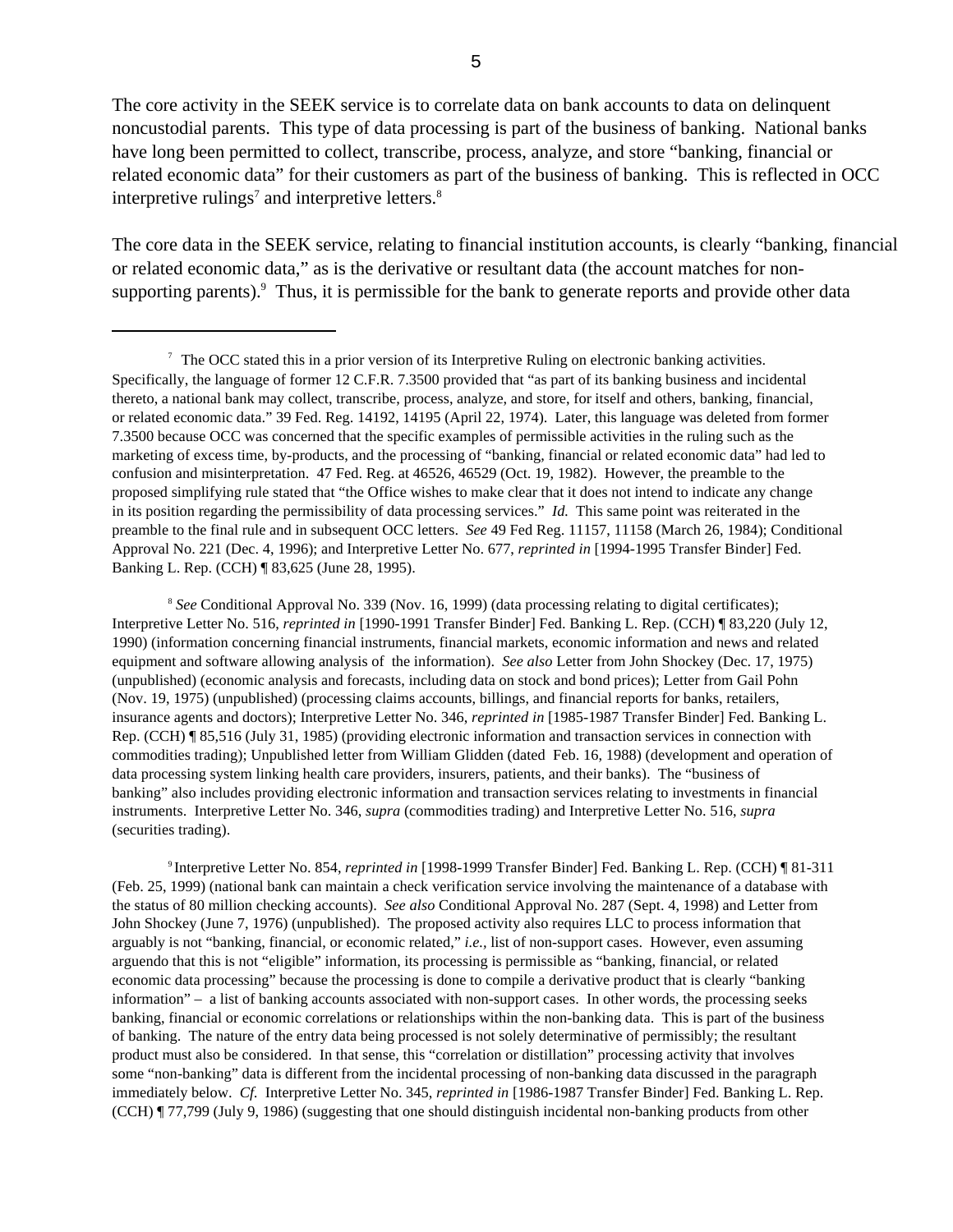processing services with respect to the derivative data (the match lists) such as acting as a clearinghouse for the financial data match information among states and financial institutions.<sup>10</sup>

The LLC will also provide certain ancillary services that will support and enhance this core financial data match activity: maintaining a central case registry, measuring and reporting financial institution compliance, coordinating agreements among states and financial institutions, and providing technical support for states and financial institutions to handle program information and other issues. These are incidental to the core permissible data processing activities. OCC has found that a national bank may, under it's incidental powers, process data that is not "banking, financial, or economic related" where such processing is provided as part of the larger product or service that is within the business banking and the additional processing is "an integral part of the overall service the [bank] will market ... and ... is very minor in relation to the overall operation."<sup>11</sup>

*b. eNTRI*

The OCC has found many of the activities involved in the eNTRI Services and related payment processing services to be part of, or incidental to, the business of banking and, therefore, authorized for a national banks under 12 U.S.C. § 24(Seventh). We have previously determined that a national bank may provide a "package" of Internet-based services which includes hosting merchants' web sites on its server; providing an electronic pathway for product ordering and payment; maintaining merchants' data associated with the web sites on its server; providing reports on transactions, web site "hits," and sales data; and payment processing.  $12$  The LLC proposes to provide all of these previously approved activities for government agencies.

In our previous decisions, we concluded that hosting of commercial web sites, providing an electronic communications pathway for product ordering and payment, and electronically storing and retrieving

products that, although arguably distinct from a connected banking product, really are so closely tied to that banking product such that the banking product cannot be provided without it. In the latter, the "other" product is effectively merged with and part of the banking product and, hence, becomes part of the business of banking). Here the processing of "non-banking" entry data is part of the business of banking (and not merely incidental thereto) because it will produce or derive banking or financial information.

 $^{10}$  OCC has long held that the business of banking includes the distribution of data, generation of reports, and keeping of records related to data derived from or aggregating banking or financial data. Interpretive Letter No. 653, *reprinted in* [1994-1995 Transfer Binder] Fed. Banking L. Rep. (CCH) ¶ 83,601 (Dec. 22, 1994). *See also* Interpretive Letter No. 854, *supra* (national bank may maintain a database of the debit card fraud information including a central database of fraud information to support investigative efforts and fraud monitoring and reporting).

<sup>&</sup>lt;sup>11</sup> Interpretive Letter No. 653, *supra. Cf.* Interpretive Letter No. 836, *reprinted in* [1998-1999 Transfer Binder] Fed. Banking L. Rep. (CCH) ¶ 81-290 (March 12, 1996) (processing of non-financial data found to be permissible when provided as a small part of the larger financial data processing service).

<sup>&</sup>lt;sup>12</sup> Interpretive Letter No. 856, *reprinted in* [1998-1999 Transfer Binder] Fed. Banking L. Rep. (CCH) ¶ 81-313 (Mar. 5, 1999).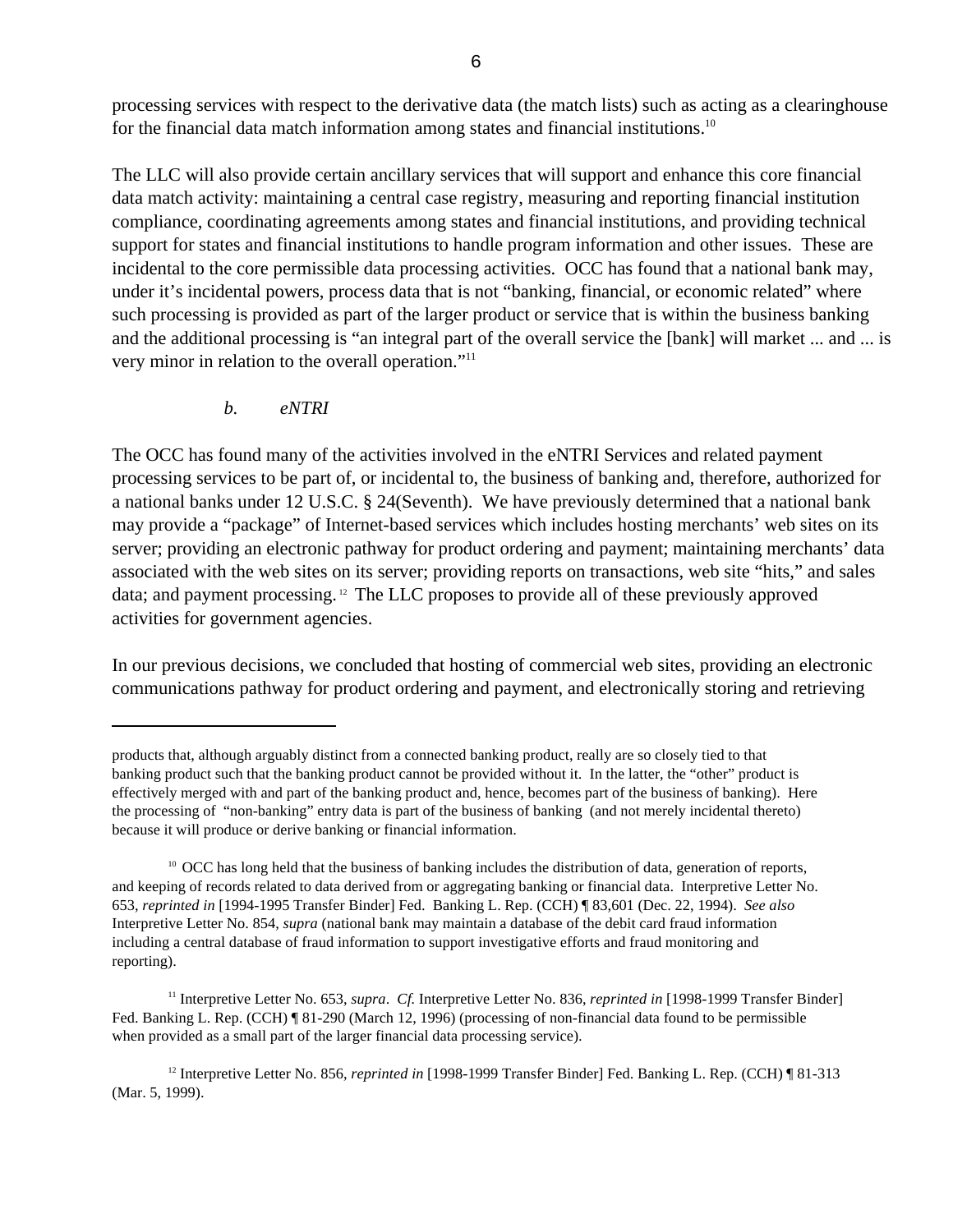the data set for a merchant's web site are forms of finder activities authorized for national banks.<sup>13</sup> By providing the eNTRI Services, the LLC will bring potential consumers and suppliers of government services and goods together for a transaction that the parties themselves negotiate and consummate. To that end, the LLC will provide potential consumers with information about the government agency's services and goods. Accordingly, we conclude that the components of the LLC's proposed eNTRI Services that involve hosting of web sites for government agencies and electronic storage and retrieval of the data set for the agency's web site are permissible finders activities authorized for national banks pursuant to 12 U.S.C.  $\S$  24(Seventh).<sup>14</sup>

The processing of payments resulting from orders received through an agency's web site is also clearly part of the business of banking.<sup>15</sup> Additionally, we have previously concluded that the provision of monthly reports on empirical data relating to hosted site activities such as site "hits" and transaction volume, to the extent these reports involve the processing and transmittal of information relating to specific payment transactions the bank handles for the merchant, is part of the payment processing function and not a separate service.<sup>16</sup> Finally, we have found that a bank can, as part of its web site hosting services, provide the merchants with more general information and reports relative to their web sites.<sup>17</sup> As discussed, national banks may collect, transcribe, process, analyze, and store for itself and

 $14$  In the finder analysis, no distinction should be drawn between bringing together with a government agency those who wish to *purchase* goods or services from that agency and those who wish to *consume* goods or services from that agency. The latter, most likely individuals seeking forms, benefits, or other information from the agency, are not "buyers" in the traditional sense; however, as taxpayers, they are essentially buying information or other goods or services for which their taxes have paid. As such, they qualify as legitimate subjects for finder activities by national banks. *See* Corporate Decision No. 98-13 (Feb. 9, 1998) (national bank operating subsidiary, acting as finder, could bring together individuals who wished to enroll in government-sponsored health insurance program with appropriate government agency).

 $<sup>15</sup>$  Conditional Approval No. 289 (October 2, 1998) (national banks may acquire a minority interest in a firm</sup> that, among other things, provides accounts receivable processing and accounts payable processing); Conditional Approval No. 248 (national bank operating subsidiary may acquire a minority interest in an entity that provides merchant credit and debit card processing services); Interpretive Letter No. 731, *reprinted in* [1995-1996 Transfer Binder] Fed. Banking L. Rep. (CCH) ¶ 81,048 (July 1, 1996) (national banks as part of the banking business may collect and process accounts relating to an electronic toll collection system).

<sup>16</sup> Interpretive Letter No. 731, *supra*; OCC Interpretive Letter No. 732, *reprinted in* [1995-1996 Transfer Binder] Fed. Banking L. Rep. (CCH) ¶ 81,049 (May 10, 1996) (design, development, marketing, and maintenance of a network for electronic funds transfer and electronic data interchange permissible for national bank).

<sup>17</sup> Interpretive Letter No. 653, *supra* (national bank acting as finder for insurance could also keep financial and other records relating to the client agency sales, receipts, and disbursements); OCC Interpretive Letter No. 741, *reprinted in* [1996-1997 Transfer Binder] Fed. Banking L. Rep. (CCH) ¶ 81-105 (Aug. 19, 1996) (national bank acting as finder for automobile dealers may also maintain a comprehensive system that allows dealers to track information on customers referred and to generate market statistics such as buying trends and cycles).

<sup>&</sup>lt;sup>13</sup> See also Corporate Decision No. 97-60 (July 1, 1997) (national bank operating subsidiary maintaining and operating an Internet web site which provides information in pre-owned automobiles to potential buyers); OCC Conditional Approval No. 221, *supra* (national bank making a minority investment in a company that provides an electronic "gateway" through which customers of bank will be able to obtain home banking and other financial services from their respective financial institutions through various electronic access devices).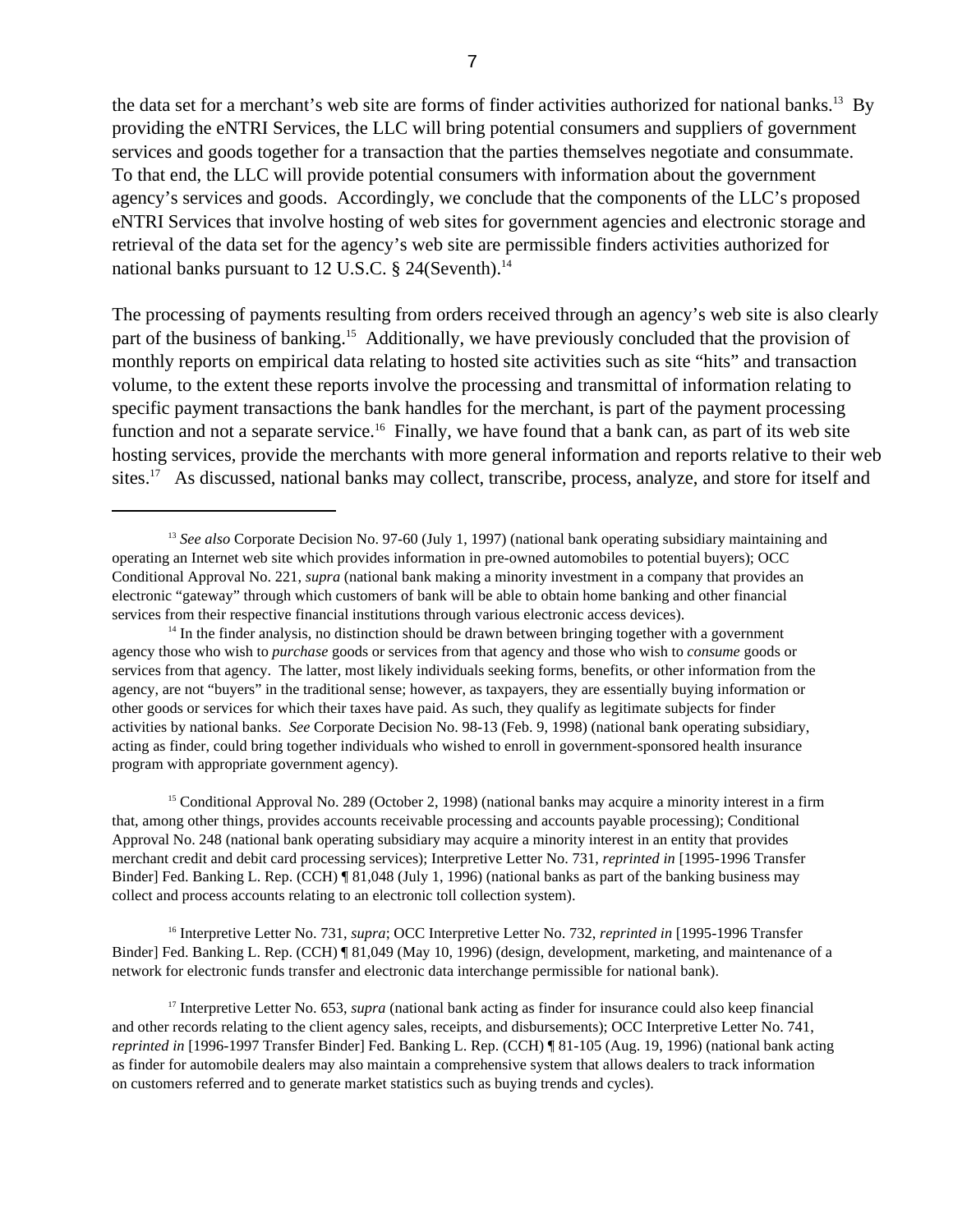others banking, financial, or related economic data. Here, the LLC proposes to provide similar types of information and reports to the agencies as part of its eNTRI Services. Accordingly, the payment processing and reporting activities of the LLC are approved.

The LLC also proposes to develop web sites for government agencies as part of the eNTRI Services. Recently we approved the development of web sites for merchants as part of an Internet merchant hosting services package.<sup>18</sup> Specifically, OCC approved the web site development as incidental to the other Internet services where the ability to develop the web sites for participating merchants as part of the overall services was critical to the successful marketing of the package and the development was only a minor part of the entire Internet package offered.

Here, the development of web sites is needed to successfully market the eNTRI Services. Other providers of similar Internet services for government agencies included web site development in their package of services.<sup>19</sup> Without the web development component, the LLC will be at a competitive disadvantage relative to other providers of Internet commerce services to government agencies. Additionally, the web site development feature is only a minor part of the entire package offered by the LLC (on average gross profits from web site develop will be less than 30% of the gross profits of the entire eNTRI package). <sup>20</sup> Under these circumstances, we find the web site development services to be incidental to the other eNTRI Services, and therefore authorized.

*c. CyberTitle*

 $20$  Full function products provided as an incidental part of a package of banking services cannot dominate the banking services being provided. *See* Interpretive Letter No. 737, *reprinted in* [1996-1997 Transfer Binder] Fed. Banking L. Rep. (CCH) ¶ 81-101 (Aug. 19, 1996); Interpretive Letter No. 516, *reprinted in* [1990-1991 Transfer Binder] Fed. Banking L. Rep. (CCH) ¶ 83,220 (July 12, 1990); Letter from Michael J. O'Keefe, District Counsel, Midwestern District (July 13, 1987) (unpublished); Interpretive Letter No. 345, *supra*. The OCC has two alternative tests for determining when sale of full function products as part of a package of banking services is sufficiently subordinate to those banking services. The older OCC test is whether the cost of the full function product is less than 30% of the cost of the entire package. Interpretive Letter No. 742, *reprinted in* [1996-1997 Transfer Binder ] Fed. Banking. L. Rep (CCH) ¶ 81-106 (Aug. 19, 1996). As an alternative to the cost test, a more recent letter adopted a test based on the percentage of "gross profits" (sales less cost of goods sold) that is derived from the sale of the hardware). Interpretive Letter No. 754, *reprinted in* [1996-1997 Transfer Binder] Fed. Banking L. Rep. (CCH) ¶ 81-120 (Nov. 6, 1996). Specifically, this letter held that where the gross profits generated by a full function product provided in connection with a banking service do not exceed thirty percent of the total gross profits from that service, the sale of the full function product is incidental to the permitted banking service.

<sup>&</sup>lt;sup>18</sup> See Interpretive Letter No. 875 (Oct. 31, 1999) (to be published), available at http://www.occ.treas.gov/interp/jan00/int875.pdf.

<sup>&</sup>lt;sup>19</sup> See Richard W. Walker, *Government Agencies Use EC Web Technologies' ecBuyer Electronic Commerce Software*, Gov't Computer News, September 20, 1999, p. 45; Frank Tiboni, *HCFA Updates Web Site*, Gov't Computer News, August 23, 1999, p. 6; J.B. Miles, *A Variation of Online-Auction Model Would Pay Off for Agencies*, Gov't Computer News, August 16, 1999, p. 46; J.B. Miles, *Online Malls Are Fast, Secure and Right at Your Desk*, Gov't Computer News, March 23, 1998, p. 79.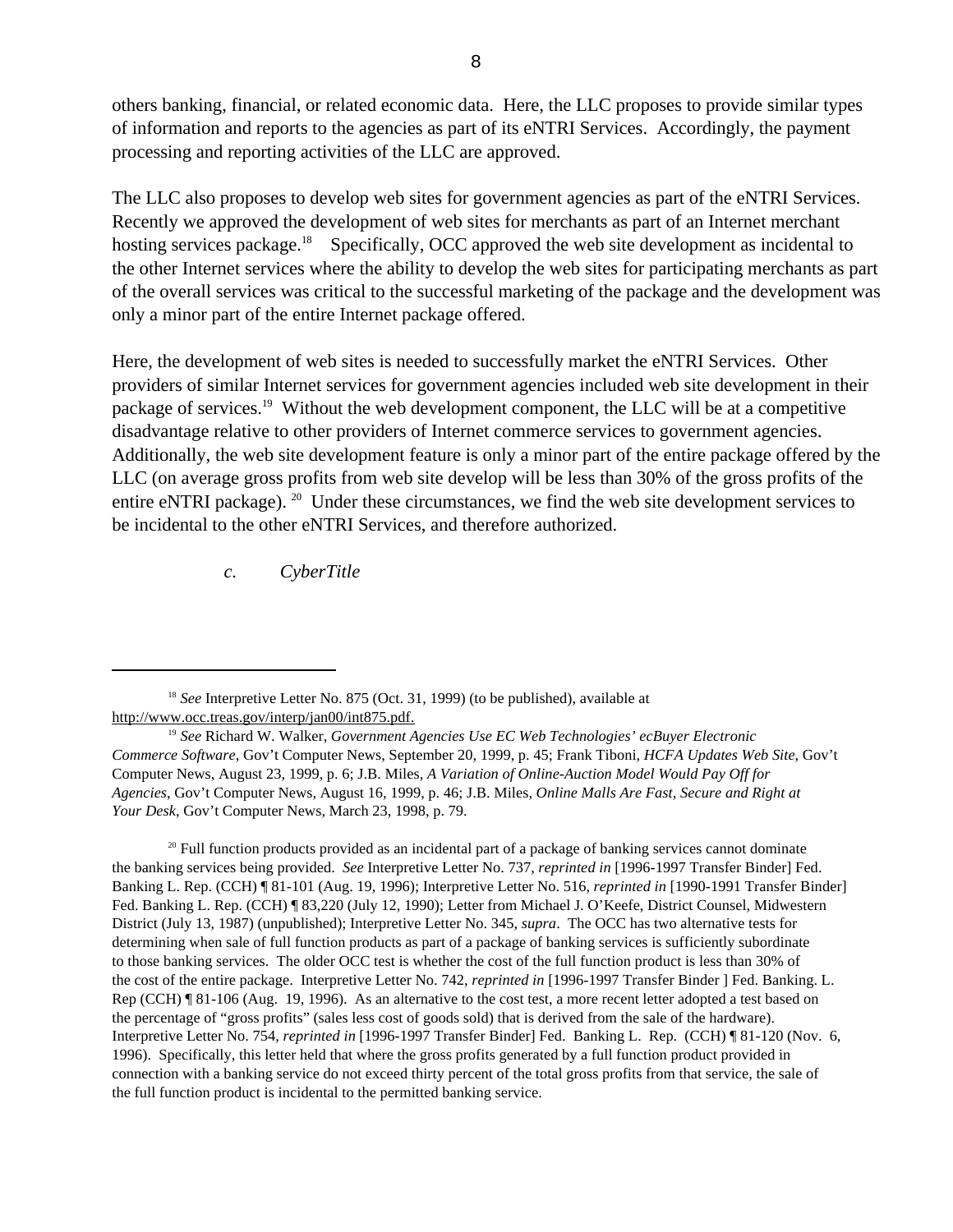In the CyberTitle service the LLC will be acting as a financial agent for state governments in connection with their governmental licensing and taxation functions regarding motor vehicles. Clearly, this is part of the business of banking. 12 U.S.C. § 90. Thus, in *Corbett v. Devon*, 12 Ill. App.3d 559, 299 N.E.2d 521 (App. Ct. 1st Cir. 1973), a court found that national banks' participation in Illinois' program for motor vehicle license validation and renewal and the distribution of license plates, remitting fees to the state was not ultra vires. The court stated that the national banks were "assisting in the performance of a public service, a large part of which is intimately connected with the ordinary and traditional banking function of collecting and remitting funds for other parties." *Corbett*, 299 N.E.2d at 529. National banks may, of course, use modern technology in serving as a government fiscal agents. $21$ 

Moreover, the electronic processing and transmitting the data relating to title applications and associated payments is part of the business of banking. Processing and transmitting information relating to commercial, retail, or governmental transactions associated with payments is permissible because it involves "banking, financial, or related economic data." <sup>22</sup>

#### *d. HHS Phone Service*

The OCC and the courts have long held that if a national bank acquires excess capacity in good faith to meet the needs of the bank or its customers, the bank may use the excess capacity profitably even though the specific activities involving the excess capacity are not themselves part of the business of banking. This doctrine has been applied to excess capacity in real estate,  $^{23}$  electronic facilities,  $^{24}$  and non-electronic facilities.<sup>25</sup> The excess capacity doctrine recognizes that a bank acquiring an asset in

<sup>23</sup> See Brown v. Schleier, 118 F. 981, 984 (8<sup>th</sup> Cir. 1902), aff'd 194 U.S. 18 (1904); *Wingert v. First N.B.*, 175 F. 739 (4<sup>th</sup> Cir. 1909); *Perth Amboy N.B. v. Brodsky*, 207 F. Supp. 785, 788 (S.D.N.Y.1962); Letter from James J. Saxon, Comptroller of the Currency (February 16, 1965) (unpublished).

<sup>24</sup> Interpretive Letter No. 742, *supra*; Interpretive Letter No. 677, *reprinted in* [1994-1995 Transfer Binder] Fed. Banking L. Rep. (CCH) ¶ 83,625 (June 28, 1995) (excess capacity in software production and distribution); 12 C.F.R. § 7.1019 (1999).

<sup>&</sup>lt;sup>21</sup> Interpretive letter No. 731, *supra* (national banks may operate an electronic toll collection system on a half of a state authority).

<sup>&</sup>lt;sup>22</sup> See Interpretive Letter No. 856, *reprinted in* [1998-1999 Transfer Binder] Fed. Banking L. Rep. (CCH) ¶ 81-313 (Mar. 5, 1999) (processing of information relating to Internet generated retail sales and associated payments); Interpretive Letter No. 836, *reprinted in* [1998-1999 Transfer Binder] Fed. Banking L. Rep. (CCH) ¶ 81-290 (Mar. 12, 1996) (national bank may provide electronic billing and account receivables processing including processing of information related to underline claims); Conditional Approval No. 220 (Dec. 2, 1996) (collection, processing, and settlement with associated recordkeeping and data analysis for stored value transactions); Interpretive Letter No. 732, *supra* (network for electronic data interchange permissible for a national bank). *See also* Conditional Approval No. 332 (October 18, 1999) and Conditional Approval No. 304 (March 5, 1999) (national banks may provide electronic bill presentment and payment services including the processing, storage, and transmittal of information relating to underlying transactions).

<sup>&</sup>lt;sup>25</sup> Interpretive Letter No. 811, *reprinted in* [1997-1998 Transfer Binder] Fed. Banking L. Rep. (CCH) ¶ 81-259 (December 18, 1997) (excess capacity in acquired printing company).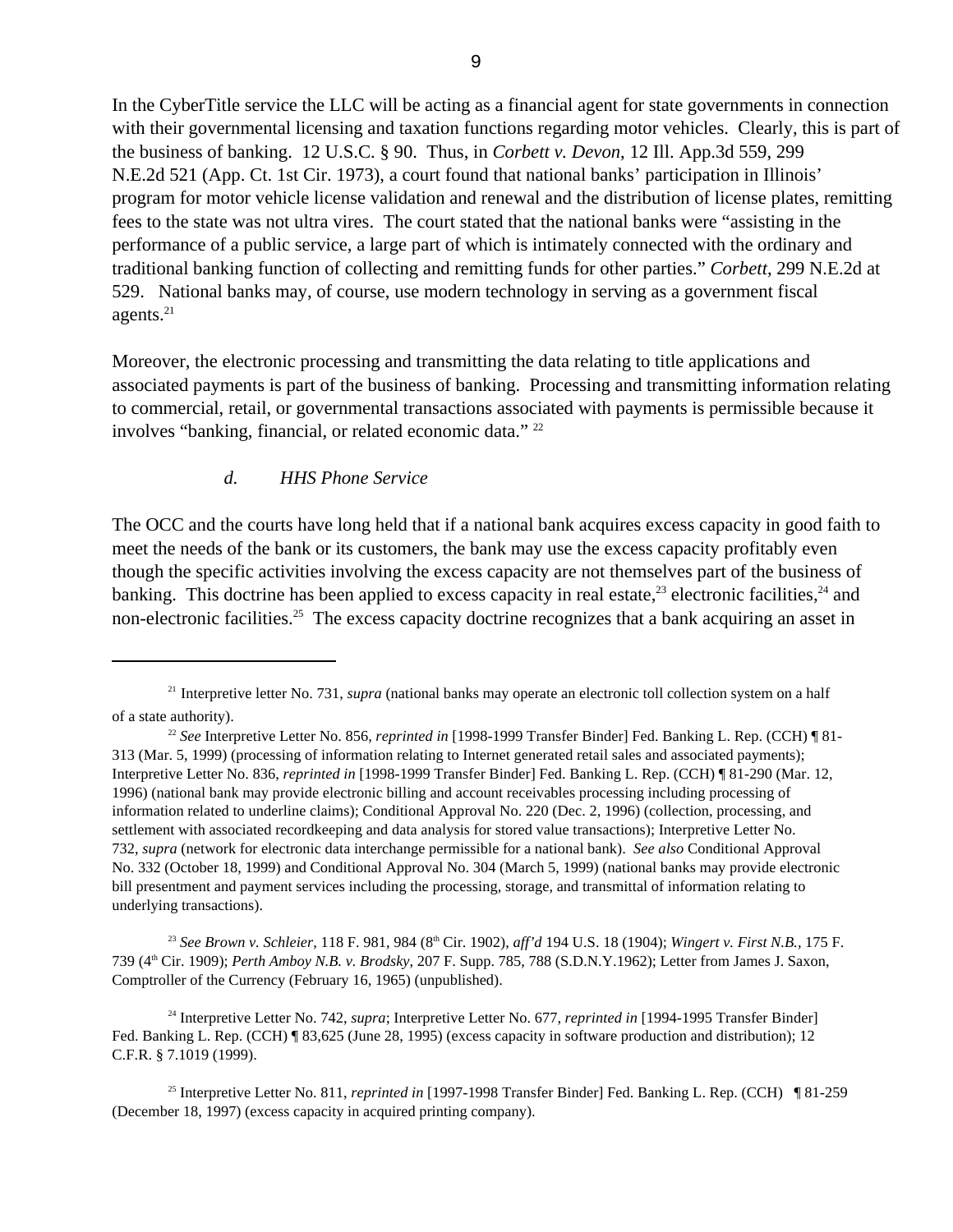good faith to conduct its banking business should, under its incidental powers, be permitted to make full economic use of the acquired property if use of the property for only banking purposes would leave the property underutilized. The underlying rationale is avoidance of economic waste.

In its excess capacity letters, the OCC recognizes that good faith excess capacity can arise for any one of several reasons. One of the most common situations is where a bank has fluctuating need for capacity because it engages in batch processing of transactions or because the demand for the underlying services fluctuates so that the bank must have capacity to meet peak period demand, but consequently has periods when the capacity is underutilized.<sup>26</sup> Here, the LLC proposes in good faith to use a portion of its excess capacity to provide back-up call answering for the HHS Hotline. As described above, the LLC's EFTPS obligations dictated that the LLC acquire sufficient capacity to handle specified maximum call and transaction volumes, even though the maximum volumes only occur at certain times throughout the year. Given the nature and characteristics of the necessary technology and the nature of its service demand, it would simply be extremely difficult and cost prohibitive for the LLC to divest the excess capacity during those times when EFTPS call and transaction volumes are not at a maximum only to reacquire the capacity when needed. Therefore, since the LLC retains the excess call answering capacity in good faith, it follows that the LLC may make full economic use of its excess capacity, including providing back-up call answering for the HHS Hotline.

Accordingly, the activities in which the LLC will engage are part of, or incidental to, the business of banking. Thus, the first standard is satisfied.

# *2. The banks must be able to prevent the enterprise from engaging in activities that do not meet the foregoing standard, or be able to withdraw their investment*

This is an obvious corollary to the first standard. It is not sufficient that the entity's activities are permissible at the time a bank initially acquires its interest; they must also remain permissible for as long as the bank retains an ownership interest.

The limited liability company operating agreement ("Agreement"), under which the LLC is formed, contains provisions to ensure that the LLC will engage only in activities that are permitted for national banks and their subsidiaries. In particular, the Agreement provides that the LLC may engage only in activities that are legally permissible for a national bank. The Agreement further provides that with the unanimous approval of the members, the business of the LLC may be expended or revised; provided,

 $^{26}$  As noted in the preamble to the first OCC Interpretive Rule recognizing the excess capacity doctrine for technological activities, "banks must have the data processing capacity (equipment and manpower) to handle peak volumes within narrow time limits and..., accordingly, the equipment and personnel may be underutilized at certain times." 39 Fed. Reg. 14192, 14193 (April 22, 1974). *See also* Letter from Donald Melbye (August 4, 1978) (unpublished). The Federal Reserve Board, in considering amendments to its regulation on data processing activities of bank holding companies similarly observed: "The record of this proceeding shows that data processors that process time-sensitive data must maintain sufficient capacity to meet peak demand.... Excess capacity necessarily results from these requirements, and the sale of excess capacity is necessary to reduce costs and remain competitive." 47 Fed. Reg. 37368 (Aug. 26, 1982).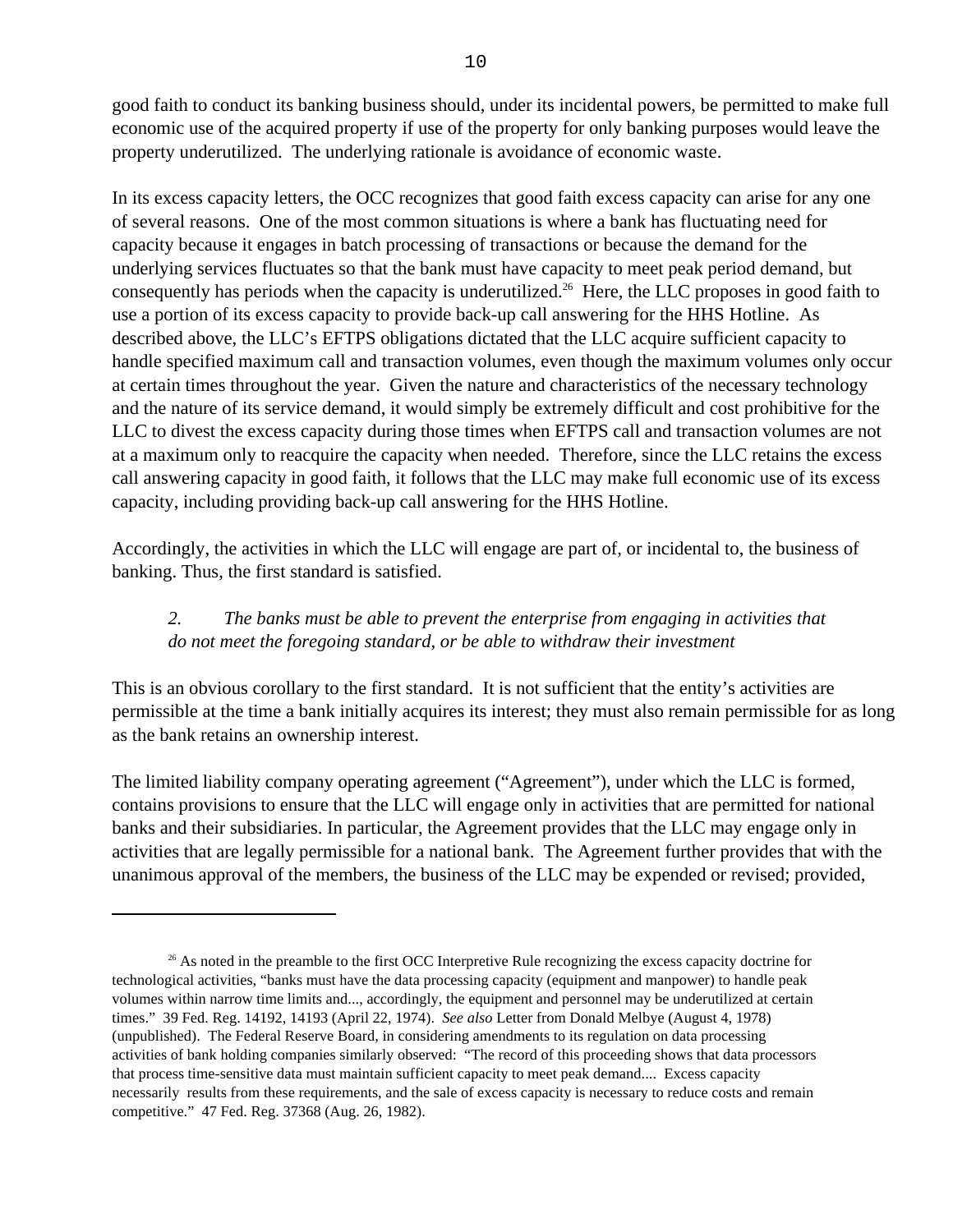that any member which is a national bank shall have the authority to veto or withdraw from the company in the event the LLC engages in activities that are otherwise not permissible for national banks. Moreover, the Agreement itself provides that it can only be amended with the unanimous written consent of the members.

Accordingly, the second standard is satisfied.

*3. The bank's loss exposure must be limited, as a legal and accounting matter, and the bank must not have open-ended liability for the obligations of the enterprise*

# *a. Loss exposure from a legal standpoint*

A primary concern of the OCC is that national banks should not be subjected to undue risk. Where an investing bank will not control the operations of the entity in which the bank holds an interest, it is important that a bank's investment not expose it to unlimited liability. With respect to the third standard, Mercantile's loss exposure is limited, and Mercantile does not have open-ended liability for the obligations of the LLC. Mercantile's risk of loss will be limited by both the corporate veil of the operating subsidiary and by Illinois law. As a legal matter, investors in a Illinois limited liability company do not incur liability with respect to the liabilities or obligations of the limited liability company solely by reason of being a member or manager of the limited liability company. Ill. Ann. Stat. ch. 805, para. 10- 10a (Smith-Hurd 1996). This law provides that the debts, obligations, and liabilities of a limited liability company, whether arising in contract, tort or otherwise, are solely the debts, obligations, and liabilities of the limited liability company unless the articles of organization of the limited liability company provide otherwise and the member has consented in writing to be so liable. The Agreement organizing the LLC contains no such provision. Thus, the Mercantile's loss exposure for the liabilities of the LLC will be limited by statute and by the Agreement establishing the LLC.

## *b. Loss exposure from an accounting standpoint*

In assessing a bank's loss exposure as an accounting matter, the OCC has previously noted that the appropriate accounting treatment for a bank's 20-50 percent ownership share or investment in a corporate entity is to report it as an unconsolidated entity under the equity method of accounting. Mercantile has advised the OCC that the accounting treatment for its investment in the LLC is under the equity method of accounting. Under the equity method of accounting, unless either bank has guaranteed any of the liabilities of the entity or has other financial obligations to the entity, losses are generally limited to the amount of the investment, including loans and other advances shown on the investor's books. Thus, Mercantile's losses from an accounting perspective would be limited to the amount invested by its operating subsidiaries in the LLC and Banks will not have any open-ended liability for the obligations of the LLC.

Accordingly, for legal and accounting purposes, the Mercantile's potential loss exposure, through its operating subsidiary, should be limited to the amount of Mercantile's indirect investment in the LLC. Since that exposure will be quantifiable and controllable, the third standard is satisfied.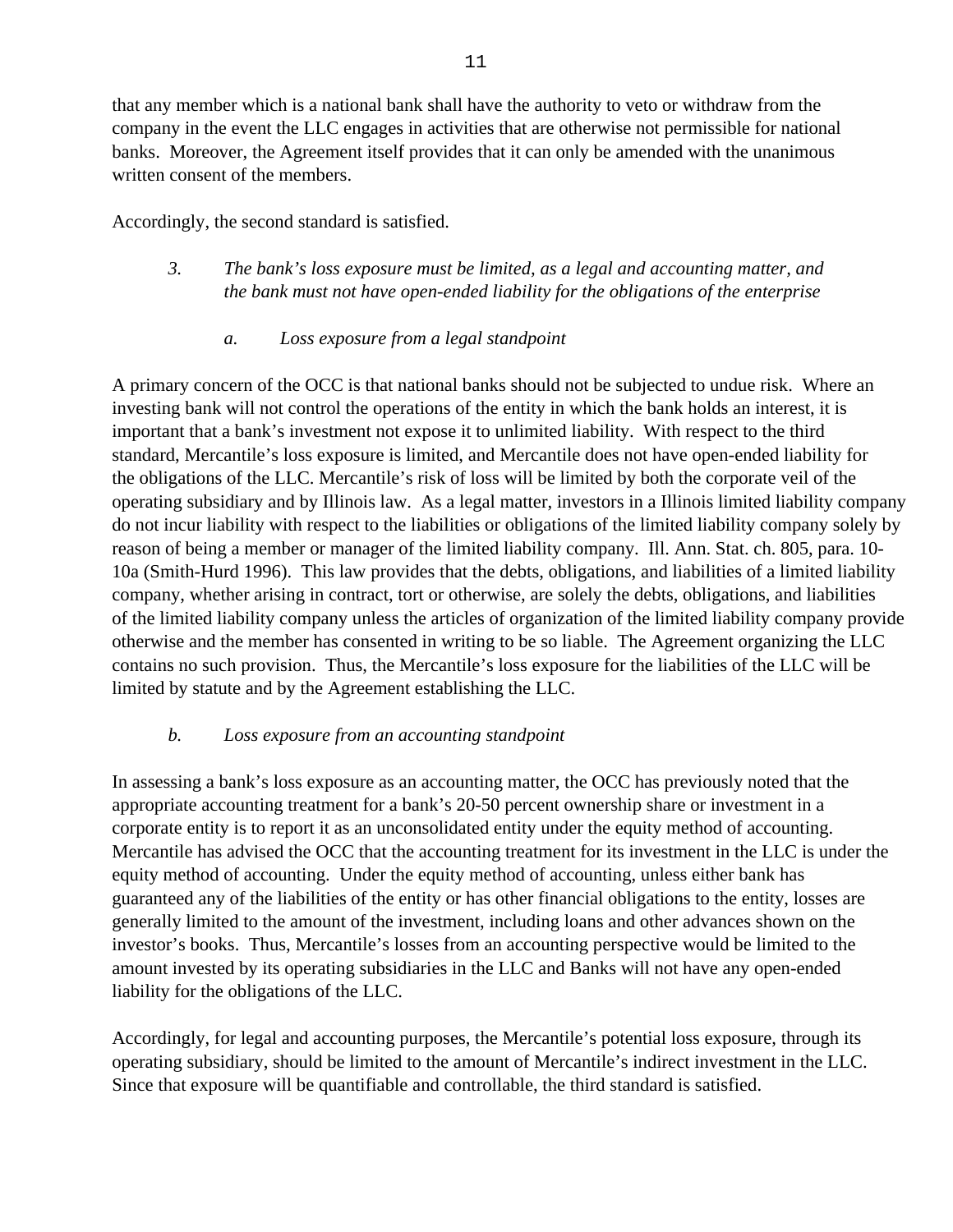*4. The investment must be convenient or useful to the bank in carrying out its business and not a mere passive investment unrelated to that bank's banking business*.

A national bank's investment in an enterprise or entity must also satisfy the requirement that the investment have a beneficial connection to the bank's business, *i.e.*, be convenient or useful to the investing bank's business activities, and not constitute a mere passive investment unrelated to that bank's banking business. Twelve U.S.C. § 24(Seventh) gives national banks incidental powers that are "necessary" to carry on the business of banking. "Necessary" has been judicially construed to mean "convenient or useful."<sup>27</sup> Our precedents on bank non-controlling investments have indicated that the investment must be convenient or useful to the bank in conducting *that bank's* business. The investment must benefit or facilitate that business and cannot be a mere passive or speculative investment.<sup>28</sup>

In this instance, the proposed share ownership by Banks is not evidence of a passive relationship, but is rather an effective and useful tool for allowing the Banks to carry out their responsibilities as financial and fiscal agent of the federal and local governments in connection with the activities described above. Through the LLC, Banks will attempt to penetrate emerging markets in the provision of cash management, electronic payment, and financial information processing to governmental entities. In particular, the LLC's back office support for services for the described services will allow Banks to compete for services for government agencies. Entering these markets will enhance and diversify Bank's respective revenue opportunities. In addition, the investment in the LLC will be convenient and useful to Banks in allowing them to provide additional services to their retail customers, as well as helping Mercantile to gain additional expertise in the provision of electronic banking services, in general, and electronic payment and data processing, in particular. Thus, the investment is not a mere passive investment unrelated to Mercantile's banking business.

Accordingly, the fourth standard is satisfied.

## *C. Conclusion*

Based on the facts as described, the proposed activities are permissible activities for a national bank and its operating subsidiaries. In addition, the OCC finds that the proposal is not inconsistent with safe and sound banking practices or OCC policies and does not endanger the safety and soundness of the Banks. Accordingly, the Application submitted by Bank One is approved. This approval is granted based on a thorough review of all information available, including the representations and commitments made in the Application and by the Banks' representatives.

<sup>&</sup>lt;sup>27</sup> See Arnold Tours, Inc. v. Camp, 472 F.2d 427, 432 (1st Cir. 1972).

*See, e.g.*, Interpretive Letter No. 543, *reprinted in* [1990-1991 Transfer Binder] Fed. Banking L. Rep. <sup>28</sup> (CCH) ¶ 83,255 (February 13, 1991); Interpretive Letter No. 427, *reprinted in* [1988-1989 Transfer Binder] Fed. Banking L. Rep. (CCH) ¶ 85,651 (May 9, 1988); Interpretive Letter No. 421, *reprinted in* [1988-1989 Transfer Binder] Fed. Banking L. Rep. (CCH) ¶ 85,645 (March 14, 1988)*.*